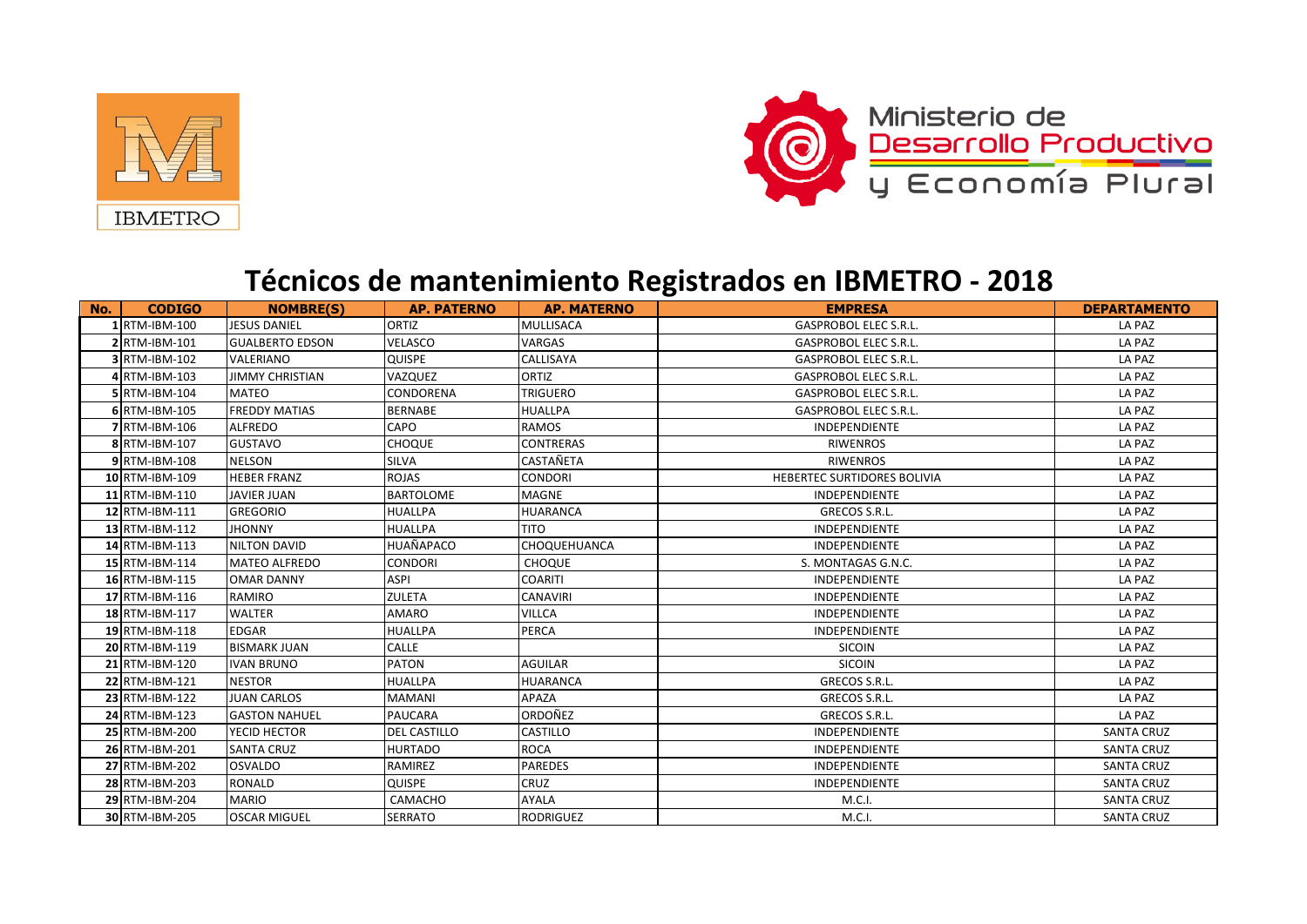



## **Técnicos de mantenimiento Registrados en IBMETRO - 2018**

| No. | <b>CODIGO</b>  | <b>NOMBRE(S)</b>       | <b>AP. PATERNO</b> | <b>AP. MATERNO</b> | <b>EMPRESA</b>                                | <b>DEPARTAMENTO</b> |
|-----|----------------|------------------------|--------------------|--------------------|-----------------------------------------------|---------------------|
|     | 31 RTM-IBM-206 | <b>IVER</b>            | <b>FLORES</b>      | VASQUEZ            | <b>MAN SURT</b>                               | <b>SANTA CRUZ</b>   |
|     | 32 RTM-IBM-207 | <b>TOMAS</b>           | CALLISAYA          | <b>CALLE</b>       | <b>SERVICIOS CALI</b>                         | <b>SANTA CRUZ</b>   |
|     | 33 RTM-IBM-208 | <b>DIEGO ARMANDO</b>   | <b>VARGAS</b>      | <b>SEQUEIROS</b>   | <b>CONMOSER</b>                               | <b>SANTA CRUZ</b>   |
|     | 34 RTM-IBM-209 | <b>JOSE DENIS</b>      | <b>SOTO</b>        | <b>QUISPE</b>      | <b>CONMOSER</b>                               | <b>SANTA CRUZ</b>   |
|     | 35 RTM-IBM-210 | <b>JOSE LUIS</b>       | <b>RIOJA</b>       | <b>CARREÑO</b>     | <b>CONMOSER</b>                               | <b>SANTA CRUZ</b>   |
|     | 36 RTM-IBM-211 | <b>LIDER</b>           | <b>QUIROGA</b>     | <b>COVARRUBIAS</b> | <b>CONMOSER</b>                               | <b>SANTA CRUZ</b>   |
|     | 37 RTM-IBM-212 | <b>FABIAN</b>          | <b>ROCHA</b>       | <b>ARANA</b>       | <b>CONMOSER</b>                               | <b>SANTA CRUZ</b>   |
|     | 38 RTM-IBM-213 | <b>JOSE MANUEL</b>     | <b>MEJILLONES</b>  | <b>BURGOS</b>      | CONMOSER                                      | <b>SANTA CRUZ</b>   |
|     | 39 RTM-IBM-214 | <b>DAVID EDWIN</b>     | <b>QUISBERT</b>    | <b>PAREDES</b>     | <b>CONMOSER</b>                               | <b>SANTA CRUZ</b>   |
|     | 40 RTM-IBM-215 | <b>AUSBERTO</b>        | VARGAS             | PEREZ              | <b>INDEPENDIENTE</b>                          | <b>SANTA CRUZ</b>   |
|     | 41 RTM-IBM-216 | <b>FEDERICO FABIAN</b> | <b>ZURITA</b>      | <b>ZABALA</b>      | E & Z INGENIERIA Y SERVICIOS ELECTROMECANICOS | <b>SANTA CRUZ</b>   |
|     | 42 RTM-IBM-217 | <b>NELSON</b>          | <b>ESPEJO</b>      | <b>QUISPE</b>      | E & Z INGENIERIA Y SERVICIOS ELECTROMECANICOS | <b>SANTA CRUZ</b>   |
|     | 43 RTM-IBM-218 | <b>JESUS ALBERTO</b>   | <b>EAMARA</b>      | <b>SALVATIERRA</b> | E & Z INGENIERIA Y SERVICIOS ELECTROMECANICOS | <b>SANTA CRUZ</b>   |
|     | 44 RTM-IBM-219 | <b>DAVID ARNALDO</b>   | <b>CANDIA</b>      | <b>CHOQUE</b>      | E & Z INGENIERIA Y SERVICIOS ELECTROMECANICOS | <b>SANTA CRUZ</b>   |
|     | 45 RTM-IBM-220 | <b>RODOLFO</b>         | <b>MORENO</b>      | <b>JIMENEZ</b>     | OCTANO S.A.                                   | <b>SANTA CRUZ</b>   |
|     | 46 RTM-IBM-221 | <b>SILVESTRE</b>       | <b>GUZMAN</b>      | <b>BENITO</b>      | VIRGEN DE URKUPIÑA                            | <b>SANTA CRUZ</b>   |
|     | 47 RTM-IBM-222 | <b>QUINTIN</b>         | <b>JUSTINIANO</b>  | <b>JUSTINIANO</b>  | <b>SINCO BOLIVIA S.R.L</b>                    | <b>SANTA CRUZ</b>   |
|     | 48 RTM-IBM-223 | <b>RODOLFO</b>         | CAMACHO            | <b>VACA</b>        | <b>INDEPENDIENTE</b>                          | <b>SANTA CRUZ</b>   |
|     | 49 RTM-IBM-224 | <b>HECTOR</b>          | <b>YUCRA</b>       | <b>SERRUDO</b>     | <b>WAYTOGIL</b>                               | <b>SANTA CRUZ</b>   |
|     | 50 RTM-IBM-300 | <b>RAUL GERMAN</b>     | <b>QUISPE</b>      | <b>HUANCA</b>      | <b>INDEPENDIENTE</b>                          | COCHABAMBA          |
|     | 51 RTM-IBM-301 | <b>EDGAR ALBERTO</b>   | <b>TORREZ</b>      | <b>TABORGA</b>     | <b>INDEPENDIENTE</b>                          | COCHABAMBA          |
|     | 52 RTM-IBM-302 | <b>HENRY</b>           | <b>BARRETO</b>     | <b>ALEGRE</b>      | <b>INDEPENDIENTE</b>                          | COCHABAMBA          |
|     | 53 RTM-IBM-303 | JAIME                  | <b>CONDORI</b>     | <b>DELGADO</b>     | INDEPENDIENTE                                 | COCHABAMBA          |
|     | 54 RTM-IBM-304 | <b>JORGE</b>           | <b>TAPIA</b>       | <b>VARGAS</b>      | PHILIPS SERVICE                               | COCHABAMBA          |
|     | 55 RTM-IBM-305 | <b>JORGE ROLO</b>      | <b>GARCIA</b>      | <b>CESPEDES</b>    | FILAM S.R.L.                                  | COCHABAMBA          |
|     | 56 RTM-IBM-306 | <b>EDILBERTO</b>       | <b>VILLCA</b>      | <b>TICONA</b>      | <b>INDEPENDIENTE</b>                          | COCHABAMBA          |
|     | 57 RTM-IBM-307 | <b>TITO DENNYS</b>     | <b>TERCEROS</b>    | <b>TORRICO</b>     | <b>INDEPENDIENTE</b>                          | COCHABAMBA          |
|     | 58 RTM-IBM-308 | <b>HECTOR ALAN</b>     | <b>ALDUNATE</b>    | <b>ALARCON</b>     | <b>INDEPENDIENTE</b>                          | COCHABAMBA          |
|     | 59 RTM-IBM-309 | <b>FRANK WILLIAMS</b>  | <b>KLEMENS</b>     | <b>STEVENSON</b>   | <b>INDEPENDIENTE</b>                          | COCHABAMBA          |
|     | 60 RTM-IBM-310 | <b>JUVENAL</b>         | CARRILLO           | <b>MAMANI</b>      | <b>INDEPENDIENTE</b>                          | COCHABAMBA          |